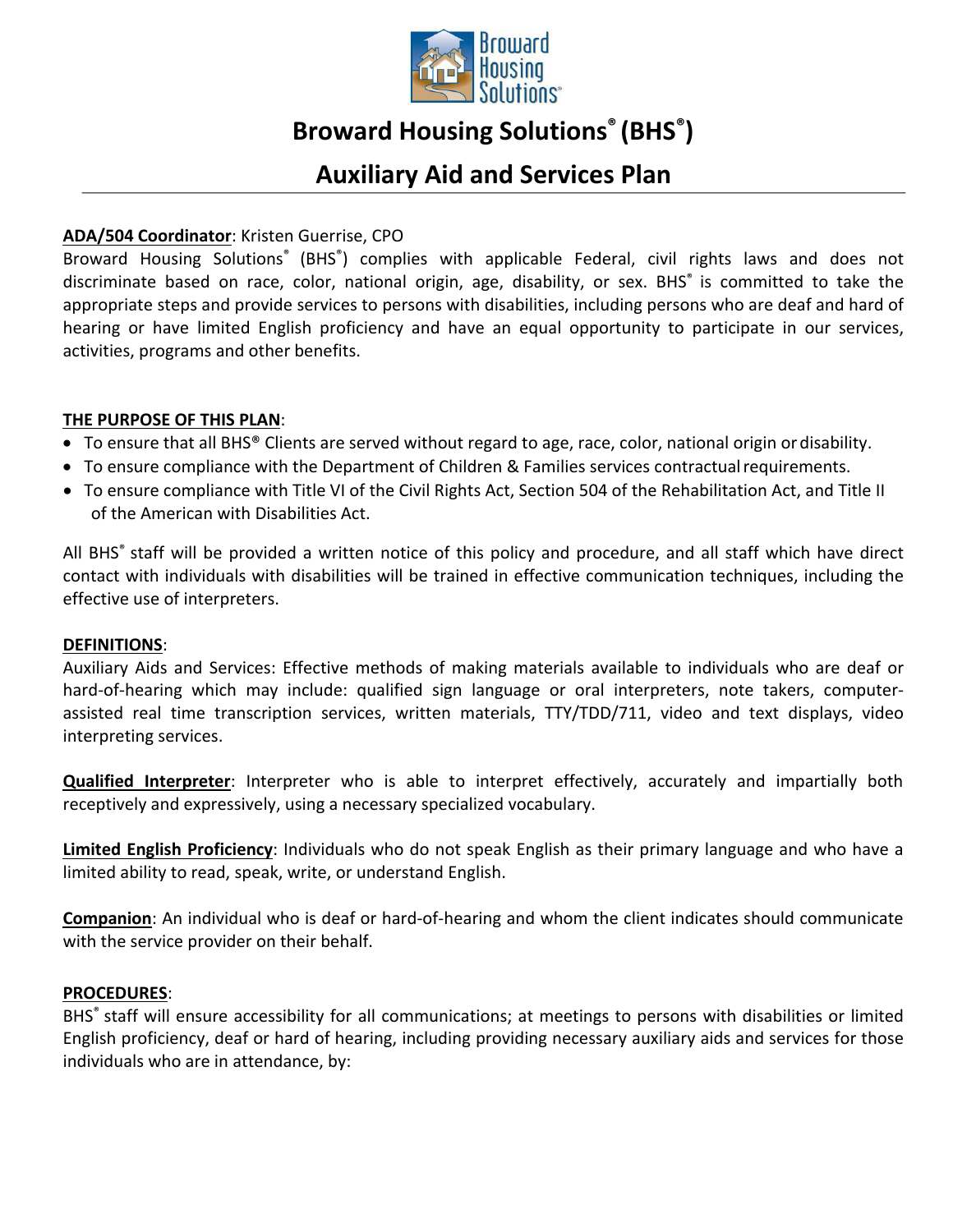

# **1. Ensuring Accessibility**

a) BHS<sup>®</sup> provides notice of the availability for requesting auxiliary aids services through notices in our handbooks, letters, and on our BHS<sup>®</sup> website (24/7), are available in different formats.

b) When a client self-identifies as a person with a disability that affects the ability to hear, has limited English proficiency or comprehend requests, staff will immediately consult with the client to determine what specific aids or services are necessary to provide effective communication. If an interpreter is needed, staff shall contact a qualified interpreter from our listing of interpreters and will offer to schedule an appointment in a timely manner, per the following.

- In an emergency situation that is non-scheduled, no later than two hours.
- In a non-emergency by the next business day.
- For scheduled events.

• If the interpreter fails to appear for a scheduled appointment, then an interpreter must be made available no later than two hours after the scheduled appointment time.

c) Staff shall obtain verification of the interpreter's certification.

d) Written translation of critical BHS® documents (i.e. Lease Agreements) will be provided free of charge to Client's who have Limited English Proficiency.

#### **2. Training**

a) BHS<sup>®</sup> requires all new staff within 60 days of commencing employment, be trained on how to provide auxiliary aids and services for persons with disabilities and limited English proficiency.

b) Staff will also complete an annual refresher training on how to provide assistance to persons with disabilities and those who are limited English proficient.

#### **3. Effective Communication**

a) All BHS® employees are trained in identifying communication needs for Clients, their Authorized Representatives, and their Companions who assist them with behavioral healthcare treatment and in accessing resources to ensure that effective communication occurs in the provision of servicesrequired.

b) BHS® employees are training the handling of the State Telecommunication Display Device (TDD) telephone calls.

c) In the event that the initial Auxiliary Aid Service providers are found to be ineffective, BHS<sup>®</sup> staff is instructed to contact the second Auxiliary Service provider. This shall be accomplished where possible in consultation with the person seeking the auxiliary aids or services.